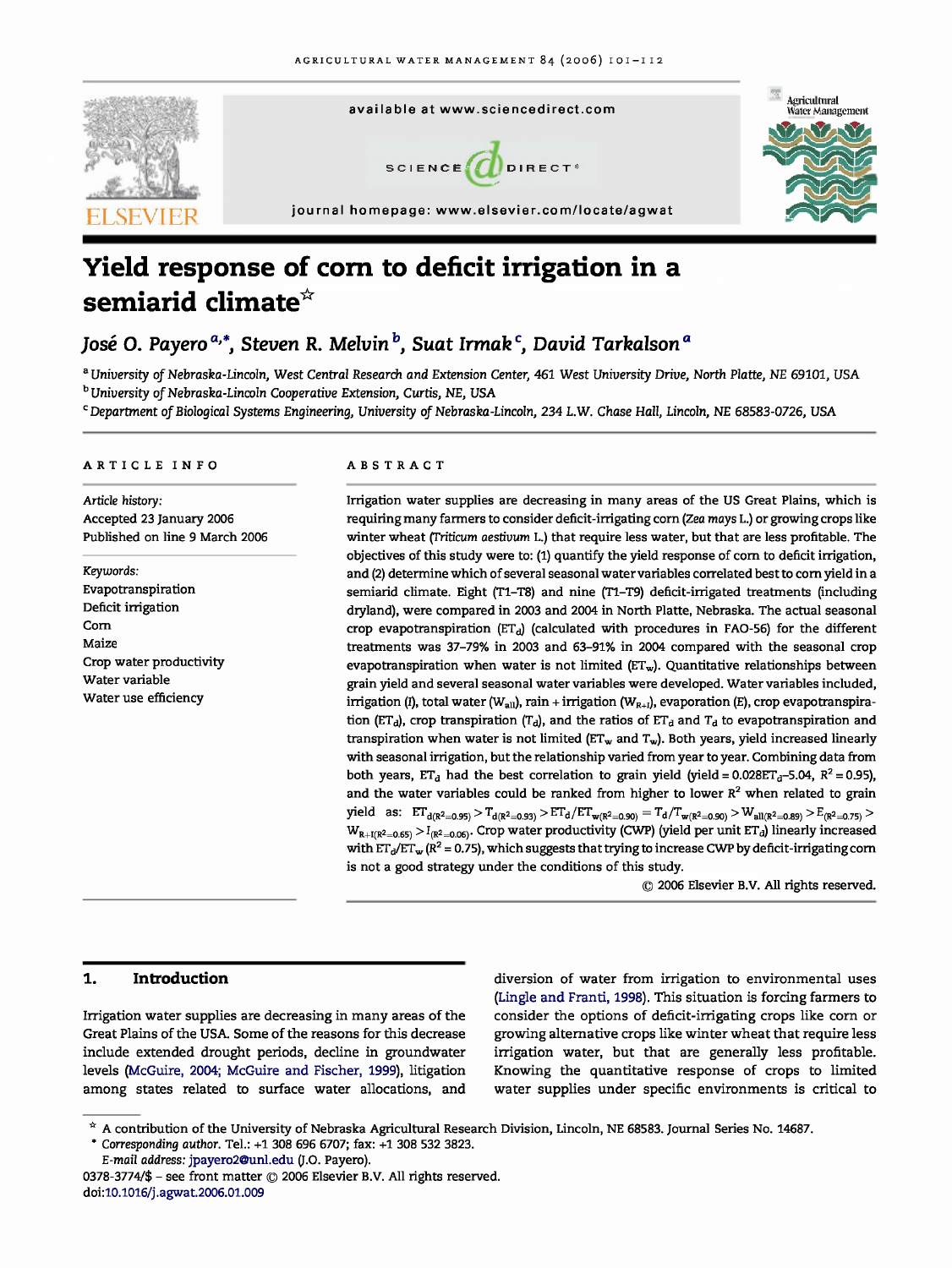be able to perform economic comparisons among local cropping options. In the US Great Plains, developing local and current information on water-yield relationships is particularly important for corn (Zea mays L.), since this crop covers more irrigated area than any other crop in the region (Norwood, 2000).

Deficit irrigation creates water stress that can affect the growth and development of corn plants. The response of corn plants to water stress has been shown to change with hybrid (Lorens et al., 1987) and can be affected by improving technological level (Dale and Daniels, 1995). Effects of water stress on corn include the visible symptoms of reduced growth, delayed maturity, and reduced crop yield. For instance, water stress has been shown to reduce corn canopy height (Denmead and Shaw, 1960; Gavloski et al., 1992; Traore et al., 2000), leaf area index (NeSmith and Ritchie, 1992; Traore et al., 2000), and root growth (Gavloski et al., 1992; Jama and Ottman, 1993). Jama and Ottman (1993) found that stressing corn during the vegetative stage in an arid environment hindered root development, which restricted deep water uptake. However, in a wetter environment in eastern Nebraska, Newell and Wilhelm (1987) found that although a fully irrigated corn treatment had greater total profile (0-1.5 m) and surface (0-0.15 m) root length at the reproductive stage, dryland and a deficit-irrigated treatments had relatively greater root length proliferation deep in the soil profile.

The effect of water stress on reducing corn grain and biomass yields has also been studied (Denmead and Shaw, 1960; Traore et al., 2000). Grain yield can be reduced by decreasing yield components like ear size, number of kernel per ear, or the kernel weight. Claassen and Shaw (1970) observed that stress before or during silking and pollination resulted in reduced kernel number, while stress during or after silking reduced kernel weight. NeSmith and Ritchie (1992) attributed yield loss from water stress during pre-anthesis to a reduction in the number of well-developed kernels. Bryant et al. (1992) indicated that water stress reduces yield by reducing accumulated biomass and the harvest index (ratio of grain yield to aboveground plant dry weight). Traore et al. (2000), however, found that the harvest index was affected by water deficit only when stress was imposed during anthesis.

Many researchers have evaluated the effect of stress timing on corn yield (Robins and Domingo, 1953; Denmead and Shaw, 1960; Barnes and Woolley, 1969; Downey, 1971; Claassen and Shaw, 1970; Jurgens et al., 1978; NeSmith and Ritchie, 1992; Bryant et al., 1992; Jama and Ottman, 1993). Others have developed models to quantify the effect of stress timing on yield (Jensen, 1968; Nairizi and Rydzewski, 1977; Doorenbos et al., 1979; Doorenbos and Kassam, 1979; Meyer et al., 1993a,b). For instance, Doorenbos et al. (1979) proposed that the effect of water stress on yield could be quantified by a linear function where the slope of the line (ky) was an empirical yield response factor that varied depending on the growth stage when water stress occurred. For corn, they reported ky values of 0.4, 1.5, 0.5, and 0.2 for the vegetative, flowering, yield formation, and ripening stages, indicating that yield was more affected by water stress during the flowering stage than at any other stage. This model suggests that if water is limited, the irrigator should time irrigation to coincide with the most sensitive stage.

Despite the body of evidence indicating that stress timing has an effect on corn yield, there is also indication that corn yield is just a linear function of seasonal evapotranspiration (ET) or transpiration (T), with no regard for stress timing. For instance, good linear relationship between corn yield and seasonal ET have been reported by Robins and Domingo (1953), Hanks (1974), Hanks et al. (1976), Gilley et al. (1980), Schneekloth et al. (1991), Barrett and Skogerboe (1978), Stone (2003), and Klocke et al. (2004). The data reported by Benoit et al. (1965) also follow a linear yield-ET function with  $R^2 \ge 0.79$ . Barrett and Skogerboe (1978) pointed out that the scatter in the published crop yield versus water use data largely resulted from the time of occurrence of water deficits in relation to the stage of growth. However, they also stated that if these yields are plotted versus seasonal ET rather than the quantity of water applied, the data would likely fall on a straight line. The objectives of this study were to: (1) quantify the grain yield response of corn to deficit irrigation and (2) determine which of several seasonal water variables correlated best to corn grain yield under deficit irrigation conditions in the semiarid climate of West-Central Nebraska.

#### **2. Materials and methods**

#### 2.1. Site description

Field data for this study were collected in 2003 and 2004 at the University of Nebraska-Lincoln West Central Research and Extension Center, North Platte, Nebraska (41.1°N, 100.8°W, 861 m above sea level). The soil at North Platte is a Cozad silt loam (Fluventic Haplustolls) with field capacity of 0.29  $m^3 m^{-3}$ and permanent wilting point of  $0.11 \text{ m}^3 \text{ m}^{-3}$  (Klocke et al., 1999). The corn hybrid DeKalb C57-40 RR was planted at 0.76-m row spacing in 2003 and Renze 9363 Bt RR was planted in 2004. These hybrids had comparative relative maturities that are commonly planted in the area and were chosen for being the top yielding hybrids in local variety trials during the previous year. In 2003 corn was planted on May 13, and harvested on October 13. In 2004, corn was planted on May 10 and harvested on November 15.

The experimental plots were located within a relatively large irrigated area. Plots were irrigated using a solid-set sprinkler system, which was arranged in a grid with a sprinkler head installed on a 3.35-m riser at each corner of each plot. Each experimental plot was  $12.2 \text{ m} \times 12.2 \text{ m}$  $(148.8 \text{ m}^2)$  in size, which accommodated 16 corn rows. The center four rows of each plot were harvested using a plot combine. Experimental plots were separated from each other by 12.2-m wide border strips that were also planted to corn.

Water for the system was pumped from the Ogallala aquifer, using an electric turbine pump with a capacity of 600 GPM at 483 kPa of pressure. The mainline at the pumping station was instrumented with two pressure gauges, two flow meters, a pressure relief valve, a chemigation check valve, and "high" and "low" pressure switches. The flow meters measured both the instantaneous flow rate and the cumulative volume of water pumped. The irrigation system had an automatic control panel hard-wired to electric valves installed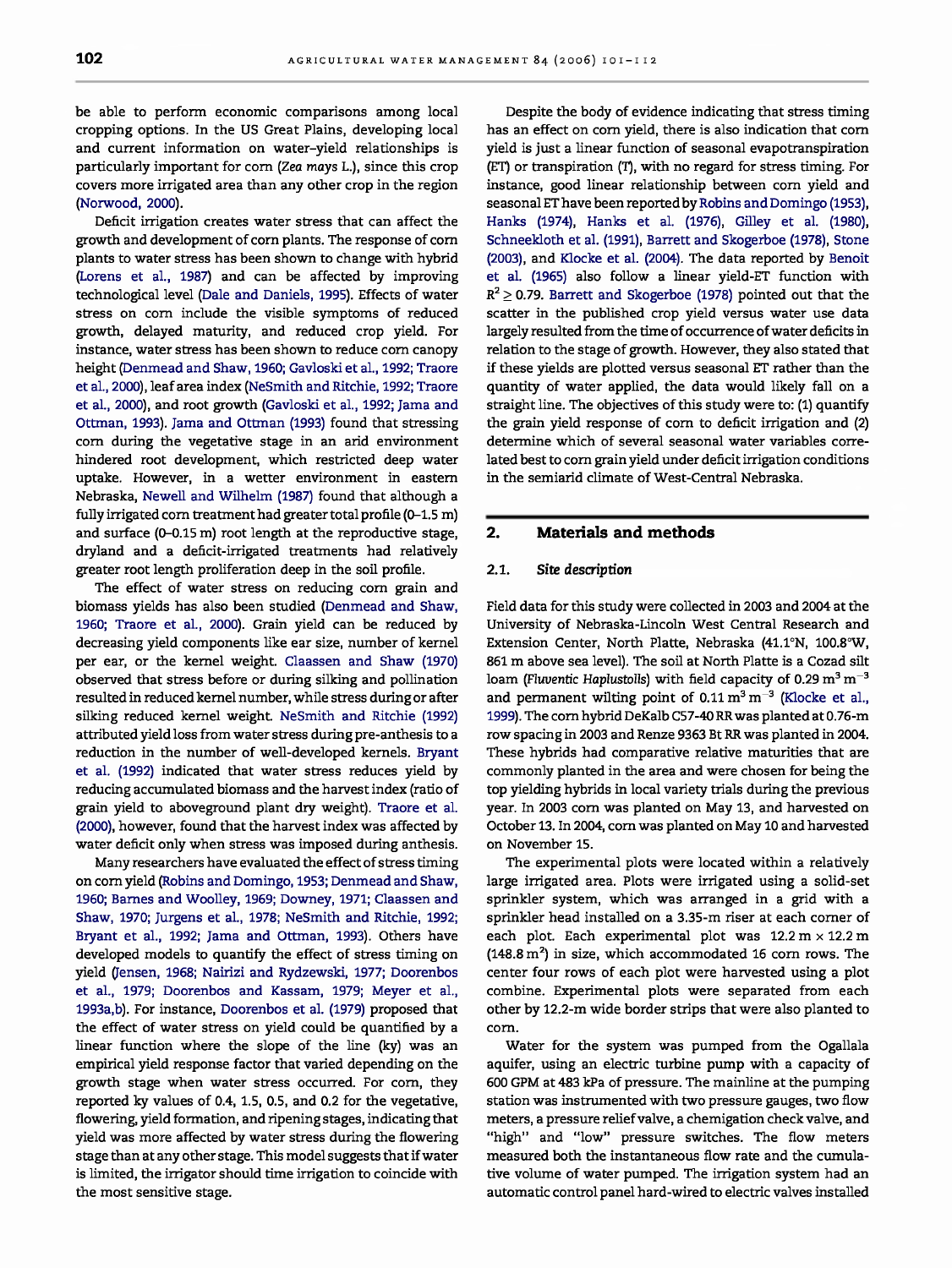Table 1 - Average of daily values of maximum air temperature (T<sub>max</sub>), minimum air temperature (T<sub>min</sub>), average air **temperature (T.), solar radiation** (R5), **relative humidity (RH), wind speed at 2-m height** (u2), **and grass reference evapotranspiration (ET.) for the month of May-October at North Platte, NE during 2003 and 2004**

| Month     | $T_{\text{max}}$ (°C) | $T_{\min}$ (°C) | $T_a$ (°C) | $R_s$ (MJ $m^{-2}$ d <sup>-1</sup> ) | RH (%) | $u_2$ (m s <sup>-1</sup> ) | $ET_{o}$ (mm $d^{-1}$ ) |
|-----------|-----------------------|-----------------|------------|--------------------------------------|--------|----------------------------|-------------------------|
| 2003      |                       |                 |            |                                      |        |                            |                         |
| May       | 21.7                  | 7.7             | 14.7       | 21.6                                 | 69.5   | 2.6                        | 3.8                     |
| June      | 26.5                  | 11.9            | 19.2       | 22.7                                 | 71.5   | 2.3                        | 4.5                     |
| July      | 33.6                  | 16.3            | 25.0       | 24.2                                 | 59.3   | 2.5                        | 6.1                     |
| August    | 31.9                  | 15.7            | 23.8       | 22.4                                 | 59.1   | 2.5                        | 5.5                     |
| September | 27.5                  | 9.6             | 18.6       | 19.5                                 | 56.2   | 2.6                        | 4.4                     |
| October   | 22.3                  | 2.8             | 12.5       | 13.6                                 | 55.4   | 2.2                        | 2.8                     |
| Average   | 27.3                  | 10.7            | 19.0       | 20.7                                 | 61.8   | 2.5                        | 4.5                     |
| 2004      |                       |                 |            |                                      |        |                            |                         |
| May       | 24.9                  | 8.6             | 16,7       | 23,7                                 | 58.3   | 2.9                        | 4.9                     |
| June      | 26.0                  | 11,0            | 18.5       | 21.8                                 | 64.2   | 2.5                        | 4.7                     |
| July      | 29.8                  | 14,8            | 22.3       | 22.6                                 | 69.3   | 2,1                        | 4.9                     |
| August    | 27.9                  | 11.8            | 19.9       | 21.0                                 | 65.9   | 1.9                        | 4.2                     |
| September | 30.9                  | 12.9            | 21,9       | 20.5                                 | 50.1   | 3,1                        | 5.5                     |
| October   | 18.5                  | 4.1             | 11.3       | 11.0                                 | 71,7   | 2.1                        | 1.8                     |
| Average   | 26.3                  | 10.5            | 18.4       | 20.1                                 | 63.3   | 2.4                        | 4.3                     |

at each plot. Each electric valve controlled the four sprinklers of each plot. The control panel was also connected to a manual relay panel, which allowed both manual and automatic operation of the irrigation system. This design allowed irrigating each individual plot independently, and changing the randomizing of the plots from year to year to accommodate different experimental designs.

The average weather conditions at North Platte during the study are shown in Table 1. In general, weather conditions were cooler and wetter during the 2004 growing season than in 2003. Although the average air temperature during June-October was only 0.6 °C cooler in 2004, it was approximately 2.2 °C cooler during the months of June, July, and August. These cooler weather conditions during 2004 delayed crop maturity and harvest about a month compared with 2003. Warmer conditions, however, prevailed in 2004 compared with 2003 during the months of May and September. Although weather conditions were cooler in 2004, the average of the daily grass-reference evapotranspiration  $(ET<sub>o</sub>)$  values for the entire May-October period was only 0.02 mm  $d^{-1}$  lower during 2004 (Table 1). In 2004, the average daily  $ET_0$  values were lower than 2003 during the months of July, August, and October, and higher during May, June, and September. Average daily ET<sub>o</sub> values in 2004 were particularly lower than 2003 during the months of July and August, which are usually the months with the peak ET<sub>o</sub> values for the North Platte area.

Rainfall was significantly less in 2003 than 2004 (Fig. 1). A total of 22 rainfall events occurred during the 2003 growing season, which totaled 138 mm of water. In 2003, the total inseason rainfall was only enough to supply approximately 19.4% of seasonal crop water requirements  $(ET_w)$ . In 2004, however, there were 39 rainfall events, almost twice as many as in 2003. Rainfall in 2004 totaled 414 mm, which supplied more than half (54.5%) of the seasonal crop water requirements.

#### **2.2. Irrigation treatments**

The experiment was conducted using a randomized complete block design with four replications. Eight irrigation treatments (T1-T8) were applied in 2003 and the number of treatments was increased to nine (T1-T9) in 2004. Each year, treatments included a dryland treatment (treatment T8 in 2003 and T9 in 2004) (Table 2), which received no irrigation. This many treatments were included to obtain enough data points and a wide enough range of water stress levels to be able to develop meaningful quantitative relationships between grain yield and several seasonal water variables, including irrigation, total water, rain + irrigation, evaporation, evapotranspiration, and transpiration, among others.

Irrigation to the different treatments was scheduled trying to create differences in soil water depletions of approximately 10 mm between irrigated treatments, within the range of 150- 250 mm. This range of soil water depletion represents between 50 and 85% of total available water in the maximum crop rooting depth. No irrigation was applied during the vegetative growth stage, following a common practice in the area, and to make sure that there would be some seasonal crop stress despite potential rainfall occurring later in the growing



**Fig. 1- Daily and cumulative rain during the 2003 and 2004** corn growing seasons at North Platte. % of ET<sub>w</sub> is the **percent of seasonal crop evapotranspiration when soil water is not limiting that was supplied by in-season rainfall.**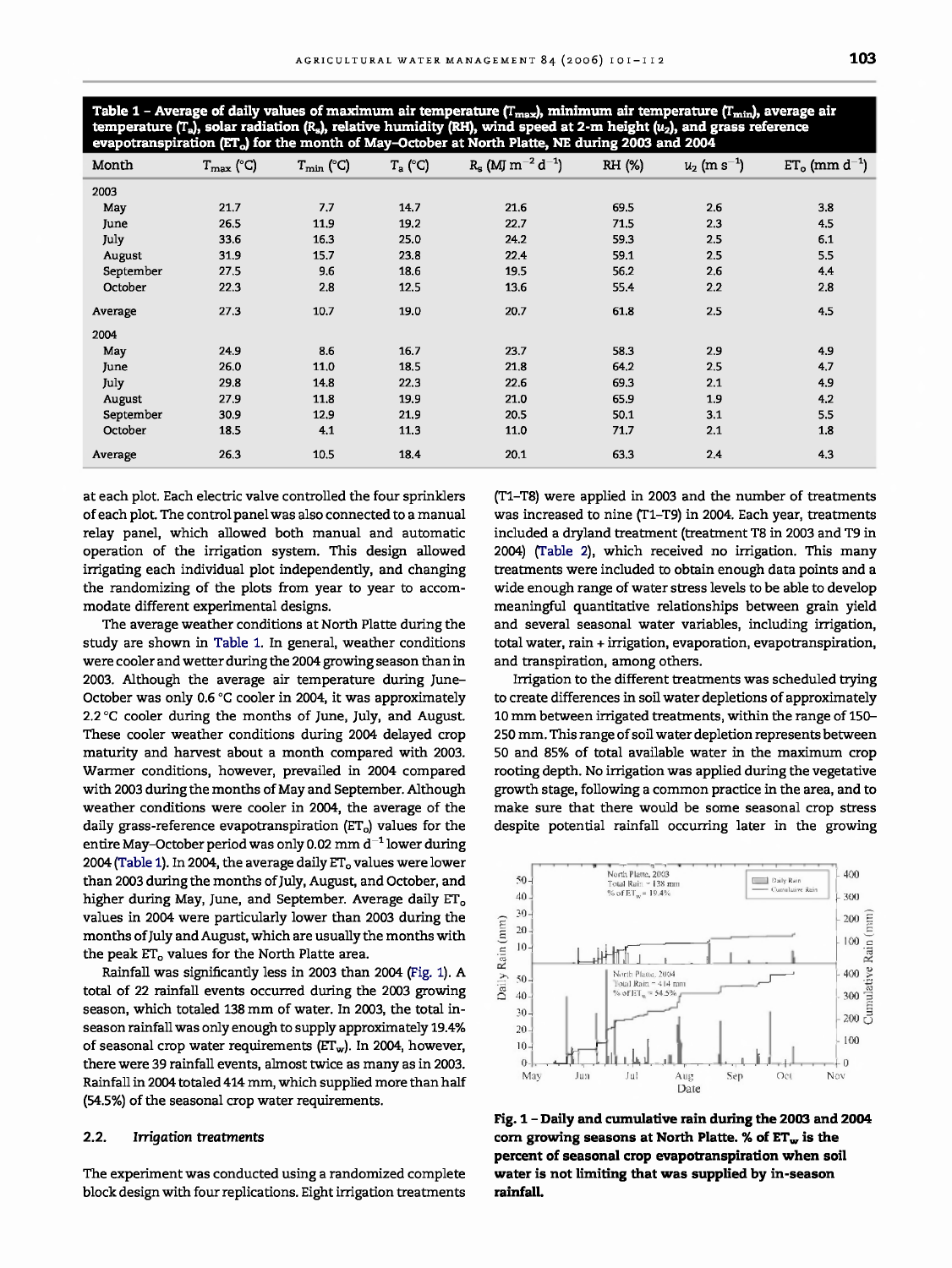|               | Table 2 - Irrigation (mm) applied to corn at North Platte during 2003 and 2004 for each irrigation treatment (T1-T9).                                 |                          |                          |                          |                          |                          |                          |                          |                          |
|---------------|-------------------------------------------------------------------------------------------------------------------------------------------------------|--------------------------|--------------------------|--------------------------|--------------------------|--------------------------|--------------------------|--------------------------|--------------------------|
| Date          | T <sub>1</sub>                                                                                                                                        | T <sub>2</sub>           | T3                       | T4                       | T5                       | T <sub>6</sub>           | T7                       | T <sub>8</sub>           | T9                       |
| 2003          |                                                                                                                                                       |                          |                          |                          |                          |                          |                          |                          |                          |
| 7/10/03       | 34.8                                                                                                                                                  | $\qquad \qquad -$        | $\overline{\phantom{a}}$ | $\qquad \qquad -$        |                          | $\overline{\phantom{0}}$ | $\overline{\phantom{0}}$ | Dryland                  | Not included             |
| 7/11/03       | 16.8                                                                                                                                                  | 36.1                     | 36.1                     | 36.1                     |                          |                          |                          |                          |                          |
| 7/17/03       | 23.9                                                                                                                                                  | $\overline{\phantom{0}}$ | $\overline{\phantom{a}}$ | $\overline{\phantom{a}}$ | $\qquad \qquad -$        |                          | $\qquad \qquad -$        | $\overline{\phantom{0}}$ | $\overline{\phantom{0}}$ |
| 7/18/03       | 20.8                                                                                                                                                  | 27.7                     | 27.7                     | 27,7                     | 84.1                     | 84.1                     | 84.1                     | $\overline{\phantom{0}}$ | $\overline{\phantom{0}}$ |
| 7/22/03       | 33.5                                                                                                                                                  | 35.6                     | 35.6                     | 35.6                     | -                        |                          |                          |                          |                          |
| 7/26/03       | 13.0                                                                                                                                                  | 23.6                     | 23.6                     | 23.6                     | $\qquad \qquad -$        | $\qquad \qquad -$        | $\qquad \qquad -$        | $\qquad \qquad -$        |                          |
| 7/29/03       | $\overline{\phantom{a}}$                                                                                                                              | $\overline{\phantom{0}}$ | $\overline{\phantom{a}}$ | 35.6                     | $\overline{\phantom{a}}$ | $\overline{\phantom{0}}$ | $\qquad \qquad -$        | $\overline{\phantom{0}}$ |                          |
| 7/30/03       | 31.0                                                                                                                                                  | 35.8                     | 35.8                     | $\equiv$                 | 35.8                     | $\qquad \qquad -$        | 35.8                     |                          |                          |
| 7/31/03       | $ \,$                                                                                                                                                 | $\overline{\phantom{a}}$ | $\overline{\phantom{0}}$ | 36.8                     | $\qquad \qquad -$        | 15.2                     | $\overline{\phantom{a}}$ | $\overline{\phantom{0}}$ |                          |
| 8/8/03        | 33.5                                                                                                                                                  | $\overline{\phantom{a}}$ | $\overline{\phantom{a}}$ | $\overline{\phantom{0}}$ | $-$                      | $\qquad \qquad -$        | $\qquad \qquad -$        | $\overline{\phantom{0}}$ |                          |
| 8/9/03        | $\overline{\phantom{0}}$                                                                                                                              | $\qquad \qquad -$        | 46.7                     | 46.7                     | 46.7                     | $\qquad \qquad -$        | 46,7                     |                          |                          |
| 8/11/03       | 25.4                                                                                                                                                  | 6.4                      | 6.4                      | 6.4                      | 6.4                      | $\overline{\phantom{0}}$ | $\qquad \qquad -$        | -                        |                          |
| 8/13/03       | $\overline{\phantom{0}}$                                                                                                                              | 16.5                     | $\overline{\phantom{0}}$ | $\overline{\phantom{a}}$ | $\overline{\phantom{a}}$ | $\overline{\phantom{0}}$ | $\overline{\phantom{0}}$ | $\overline{\phantom{0}}$ |                          |
| 8/18/03       | 35.1                                                                                                                                                  | 70.1                     | $\overline{\phantom{a}}$ | $\overline{\phantom{a}}$ | $-$                      | $\overline{\phantom{a}}$ | $\qquad \qquad -$        | $\qquad \qquad -$        |                          |
| 8/19/03       | 28.7                                                                                                                                                  | $ \,$                    | 47.5                     | 18.8                     | 18.8                     | 18.8                     | $\qquad \qquad -$        | $\overline{\phantom{0}}$ |                          |
| 8/25/03       | 40.4                                                                                                                                                  | 23.6                     | $\overline{\phantom{a}}$ | 23.6                     | 23.6                     | 23.6                     | 23.6                     | -                        |                          |
| 8/26/03       | $\qquad \qquad -$                                                                                                                                     | 10.2                     | 15.0                     | 10.2                     | 10.2                     | 10.2                     | 10.2                     | -                        |                          |
| 9/1/03        | 27,7                                                                                                                                                  | $ \,$                    | $\overline{\phantom{0}}$ | $\overline{\phantom{a}}$ | $ \,$                    | $ \,$                    | $\overline{\phantom{a}}$ | $\overline{\phantom{0}}$ |                          |
| 9/2/03        | $\overline{\phantom{0}}$                                                                                                                              | 24,1                     | $\overline{\phantom{0}}$ | $\overline{\phantom{a}}$ | 24,1                     | 24,1                     | 24,1                     | $\overline{\phantom{0}}$ |                          |
| 9/3/03        | $\overline{\phantom{a}}$                                                                                                                              | 6.6                      | $\overline{\phantom{a}}$ | $\overline{\phantom{a}}$ | $\overline{\phantom{a}}$ | $\overline{\phantom{0}}$ | $\overline{\phantom{a}}$ | $\overline{\phantom{0}}$ |                          |
| 9/9/03        | 30.2                                                                                                                                                  | 20.1                     | 30.2                     | 30.2                     | 20.1                     | 20.1                     | 20.1                     |                          |                          |
| Total         | 394.7                                                                                                                                                 | 336.3                    | 304.5                    | 331.2                    | 269.7                    | 196.1                    | 244.6                    | 0.0                      |                          |
| % of $ET_w^a$ | 55.7                                                                                                                                                  | 47.3                     | 43.7                     | 47.4                     | 38.2                     | 31.4                     | 34.7                     | 0.0                      |                          |
| 2004          |                                                                                                                                                       |                          |                          |                          |                          |                          |                          |                          |                          |
| 8/9/04        | 11.7                                                                                                                                                  | $\qquad \qquad -$        | $\overline{\phantom{0}}$ | $\qquad \qquad -$        | $\overline{\phantom{m}}$ | $\overline{\phantom{0}}$ | $\qquad \qquad -$        |                          | Dryland                  |
| 8/11/04       | 39.1                                                                                                                                                  | $\overline{\phantom{0}}$ | $\overline{\phantom{0}}$ | $\qquad \qquad -$        | $\qquad \qquad -$        | $\overline{\phantom{0}}$ | -                        |                          |                          |
| 8/12/04       | $\qquad \qquad -$                                                                                                                                     | 10.4                     | 10.4                     | 10.4                     | $\overline{\phantom{m}}$ | $\qquad \qquad -$        | $\qquad \qquad -$        | -                        |                          |
| 8/13/04       | $\qquad \qquad -$                                                                                                                                     | $\overline{\phantom{a}}$ | $\overline{\phantom{0}}$ | 22.6                     | 22.6                     | 22.6                     | 22.6                     | $\overline{\phantom{0}}$ |                          |
| 8/17/04       | 35.8                                                                                                                                                  |                          | $\overline{\phantom{0}}$ | $\overline{\phantom{a}}$ | $\overline{\phantom{0}}$ | $\overline{\phantom{0}}$ | $\overline{\phantom{a}}$ |                          |                          |
| 8/19/04       | $\overline{\phantom{a}}$                                                                                                                              | $\qquad \qquad -$        | —                        | $\qquad \qquad -$        | $\overline{\phantom{m}}$ | 11.4                     | 11.4                     | 11.4                     |                          |
| 8/23/04       | 26.7                                                                                                                                                  | $\overline{\phantom{a}}$ | $\overline{\phantom{a}}$ | $\overline{\phantom{a}}$ | $\overline{\phantom{a}}$ | $\overline{\phantom{0}}$ | $\overline{\phantom{a}}$ | $\overline{\phantom{a}}$ |                          |
| 8/24/04       | $\overline{\phantom{0}}$                                                                                                                              | 28.2                     | 28.2                     | 28.2                     | 28.2                     | $\overline{\phantom{a}}$ | $\qquad \qquad -$        | $\overline{\phantom{0}}$ |                          |
| 8/25/04       | -                                                                                                                                                     | $\overline{\phantom{0}}$ | $\overline{\phantom{0}}$ | $\overline{\phantom{0}}$ | 11,7                     | 11.7                     | $\qquad \qquad -$        | $\overline{\phantom{a}}$ |                          |
| 9/7/04        | $\overline{\phantom{m}}$                                                                                                                              | 18.8                     | $\qquad \qquad -$        | 18.8                     | $\overline{\phantom{a}}$ | $\overline{\phantom{a}}$ | $\overline{\phantom{m}}$ | 18.8                     | $\overline{\phantom{0}}$ |
| 9/8/04        | 47.8                                                                                                                                                  | 5.6                      | $\qquad \qquad -$        | 5.6                      | $\overline{\phantom{m}}$ | $\overline{\phantom{0}}$ | $\qquad \qquad -$        | 5.6                      |                          |
| Total         | 161.0                                                                                                                                                 | 63.0                     | 38.6                     | 85.6                     | 62.5                     | 45.7                     | 34.0                     | 35.8                     | 0.0                      |
| % of $ET_w^a$ | 21.2                                                                                                                                                  | 8.3                      | 5.1                      | 11.3                     | 8.3                      | 6.0                      | 4.5                      | 4.7                      | 0.0                      |
|               | <sup>a</sup> % of ET <sub>w</sub> is the percent of seasonal crop evapotranspiration when soil water is not limiting that was supplied by irrigation. |                          |                          |                          |                          |                          |                          |                          |                          |

season. Depths and timings of irrigation events applied to each irrigation treatment during the 2003 and 2004 growing seasons are shown in Table 2. Due to more in-season rainfall, seasonal irrigation amounts and the number of irrigation events per treatment were significantly less in 2004 than 2003. In 2003, seasonal irrigation depths per treatment ranged from approximately 245 to 395 mm. These seasonal irrigation depths supplied between 34.7 and 55.7% of seasonal crop water requirements (ETw). In 2004, seasonal irrigation depths ranged from 34 to 161 mm, representing between 4.7 and 21.2% of seasonal  $ET_w$ . In 2003, the first irrigation to some of the irrigated treatments was applied in early July. In 2004, rainfall early in the season allowed delaying the first irrigation to any of the treatments until early August. The last irrigation during both years was applied in early September.

Irrigation scheduling at both sites was done using a scheduling spreadsheet that used the calculated daily corn evapotranspiration as input to estimate daily soil water content in the crop root zone. When actual soil water measurements were available, they were used to adjust the spreadsheet estimates. Soil water measurements were made approximately every 2 weeks during the growing season using the neutron scattering method. Soil water readings were taken from 50-mm diameter aluminum access tubes installed at the center of two of the four replications for each treatment. Readings were taken at 0.3-m depth increments to a depth of 1.8 m. Weather data for this study were obtained from an automatic weather station located within 1.5 km from the research site. This weather station was part of the High Plains Regional Climate Center (HPRCC) weather network. Daily weather data were downloaded from the HPRCC web site (http://www.hprcc.unl.edu/home.html), including daily maximum and minimum air temperature, relative humidity, wind speed, rainfall, solar radiation, reference ET, and crop ET for different crops, including corn.

#### 2.3. Data analyses

The statistical analyses of yield data, which included analysis of variance (ANOVA) and separation of means by the Duncan's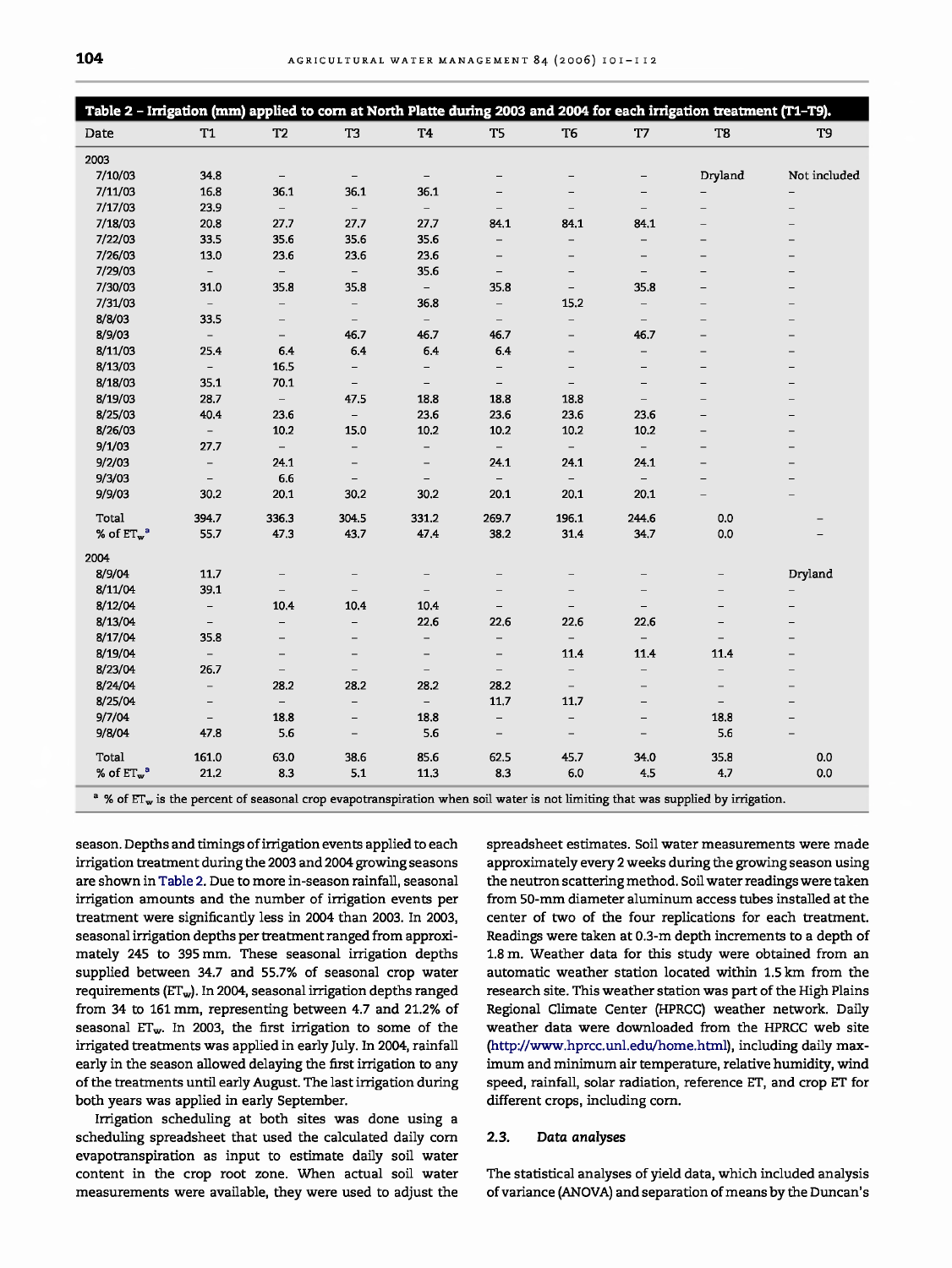new multiple range test, were conducted using the SAS<sup>®</sup> System for Windows® statistical software (SAS Institute, Inc., Cary, NC). A computer program was written in Microsoft Visual Basic® to model the daily soil water status. Basic input to the program included daily weather data, rainfall, irrigation, the soil water profile at crop emergence, and crop-specific and site-specific information such as planting date, maturity date, soil parameters, maximum rooting depth, etc. Based on these inputs, the water balance in the crop root zone was calculated on a daily basis. Similar soil water balance models have previously been used by Robinson and Hubbard (1990), Swan et al. (1990), and Bryant et al. (1992) to estimate daily water status and yield for corn.

The computer program calculated evapotranspiration using the procedure presented in FAO-56 (Allen et al., 1998). Since this is a lengthy procedure, readers are referred to the original source for details. According to this procedure, crop evapotranspiration can be obtained as the product of the evapotranspiration of a reference crop ( $ET<sub>o</sub>$ ) and a crop coefficient ( $K<sub>c</sub>$ ). ET<sub>o</sub> is calculated using the daily weather data as input to the Penman-Monteith equation, and the  $K<sub>c</sub>$  is used to adjust the estimated ET<sub>o</sub> for the reference crop to that of other crops at different growth stages and growing environments.  $ET<sub>o</sub>$  is the evapotranspiration of a hypothetical reference crop with an assumed crop height of 0.12 m, a fixed surface resistance of 70 s  $m^{-1}$  and an albedo of 0.23. The reference surface closely resembles an extensive surface of green grass of uniform height, actively growing, completely shading the ground and with adequate water (Allen et al., 1998). The dual crop coefficient approach was used to separate the two components of evapotranspiration, namely evapotation (E) and transpiration (T) (Wright, 1982). For corn, this procedure linearly reduced crop evapotranspiration when the root zone depletion exceeded 55% (taken from Table 22 in FAO-56) of total available water, which was used to quantify the effect of water stress on corn water use. The dual crop coefficient procedure also accounts for the sharp increases in evaporation due to a wet soil surface following rain or irrigation.

This procedure permitted calculation of the crop evapotranspiration and transpiration when soil water is not limiting  $(ET_w$  and  $T_w$ ), and the actual crop evapotranspiration, transpiration, and evaporation ( $ET_d$ ,  $T_d$ , and E). From the seasonal values, the seasonal  $ET_d/ET_w$  and  $T_d/T_w$  ratios were calculated for each treatment. It was expected that the seasonal  $ET_d/ET_w$  and  $T_d/T_w$  ratios would relate to crop yield. Additionally, in FAO-56, an equation was presented to estimate the fraction of total available soil water in the root zone *(p)* that can be depleted from the root zone before moisture stress (reduction in  $ET_d$ ) occurs. This equation estimates a variable  $p$  ( $p_{\text{calc}}$ ) as a function of daily ET<sub>w</sub> as:

$$
p_{\text{calc}} = p_{\text{table}} + 0.04(5 - \text{ET}_{\text{w}})
$$
 (7)

where,  $p_{\text{table}}$  is the *p* value taken from Table 22 in FAO-56, and  $ET_w$  is in mm day<sup>-1</sup> and  $0.1 \le p_{calc} \le 0.8$ . This equation suggests that as  $ET_w$  for a given day decreases, it is easier for the crop to sustain  $ET_w$  rates, and therefore, higher soil water depletion levels could be allowed without yield loss, as previously proposed by Doorenbos et al. (1979). This way of calculating a variable *p* value differs from the common procedure of using a fixed *p* value for a given crop for the entire growing season. In this study, the daily  $p_{\text{calc}}$  values were calculated, which were taken as the theoretical optimum depletion value for a given day. Also, a daily actual  $p$  ( $p_{\text{actual}}$ ) was calculated as:

$$
p_{\text{actual}} = \frac{D}{\text{TAW}} \tag{8}
$$

$$
TAW = 1000(\ominus_{FC} - \ominus_{PWP})Z_r
$$
\n(9)

where D is the soil water depletion in the crop root zone (mm)  $\infty^{\text{FC}}$  the soil water content at field capacity (m  $^3$  m $^{-3}$ ),  $\ominus_{\text{PWP}}$  the soil water content at permanent wilting point (m $^3$  m $^{-3}$ ),  $Z_{\text{r}}$  the crop rooting depth (m), and TAW is the total available soil water in the crop root zone (mm). A maximum rooting depth of 1.7 m was assumed for corn (taken from Table 22 in FAO-56). In this study, it was expected that  $p_{diff} = (p_{actual} - p_{calc})$  accumulated for the entire season only for days when  $p_{\text{diff}} > 0$  (seasonal  $p_{\text{diff}}$ ) would be a good indicator of the level of crop stress and would, therefore, relate to crop yield. The greater the seasonal  $p_{\text{diff}}$  for a given treatment the greater the level of water stress. Seasonal  $p_{\text{diff}}$  was therefore calculated for each treatment.

The effect of irrigation treatments on crop yield was also evaluated by calculating the crop water productivity (CWP) (Zwart and Bastiaanssen, 2004) as:

$$
CWP = \frac{[Y_a/(seasonal ET_d)]}{10}
$$
 (10)

where  $Y_a$  is the crop yield (kg ha<sup>-1</sup>), seasonal ET<sub>d</sub> the seasonal actual crop evapotranspiration (mm), and CWP is in  $kg m^{-3}$ . Since 1 ha-mm =  $10 \text{ m}^3$ , 10 is needed to convert CWP from units of  $kg ha^{-1} mm^{-1}$  to  $kg m^{-3}$ . The CWP is sometimes

**Fig. 2 - Daily soil water depletion in the crop root zone for the different irrigation treatments (T1-T9) at North Platte during the 2003 and 2004 growing seasons. TAW is the total available water in the crop root zone and RAW is the readily available water (RAW = 0.55TAW).**

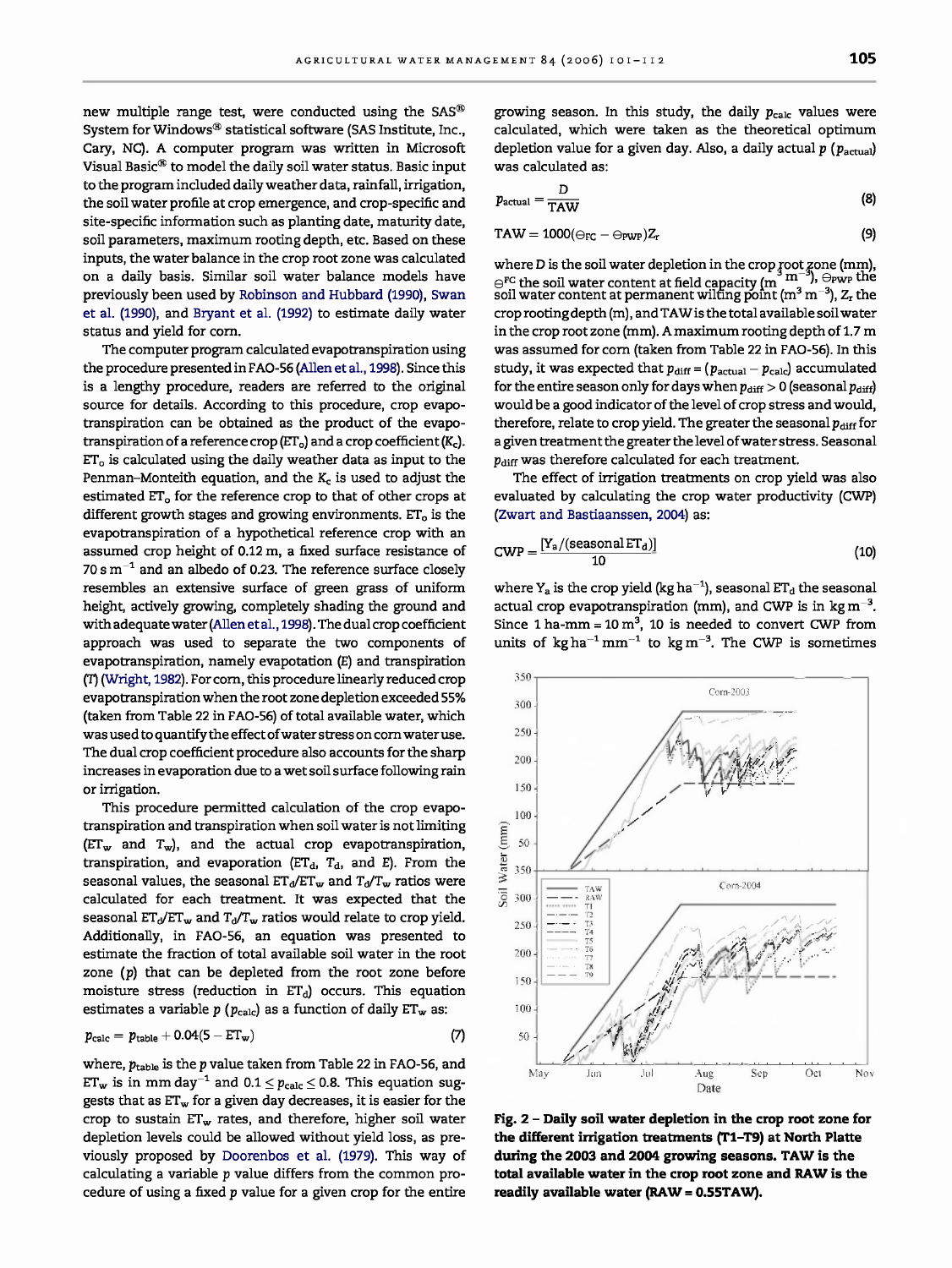| Table 3 - Seasonal calculated values of several water variables obtained for corn at North Platte during 2003 and 2004 for each irrigation treatment (T1-T9) |                  |                  |                   |                   |                        |           |                          |                   |                     |             |          |          |            |           |                                     |
|--------------------------------------------------------------------------------------------------------------------------------------------------------------|------------------|------------------|-------------------|-------------------|------------------------|-----------|--------------------------|-------------------|---------------------|-------------|----------|----------|------------|-----------|-------------------------------------|
| Treat.                                                                                                                                                       | $ET_d^a$<br>(mm) | $ET_{w}$<br>(mm) | $W_{all}$<br>(mm) | $W_{R+I}$<br>(mm) | $W_{\rm soil}$<br>(mm) | E<br>(mm) | $T_{\mathbf{w}}$<br>(mm) | $\rm T_d$<br>(mm) | $D_{\rm p}$<br>(mm) | $ET_d/ET_w$ | $E/ET_d$ | $E/ET_w$ | $p_{diff}$ | $T_d/T_w$ | <b>CWP</b><br>(kg m <sup>-3</sup> ) |
|                                                                                                                                                              |                  |                  |                   |                   |                        |           |                          |                   |                     |             |          |          |            |           |                                     |
| 2003                                                                                                                                                         |                  |                  |                   |                   |                        |           |                          |                   |                     |             |          |          |            |           |                                     |
| Т1                                                                                                                                                           | 559              | 709              | 652               | 533               | 119                    | 234       | 475                      | 325               | $\mathbf 0$         | 0.79        | 0.42     | 0.33     | 18.5       | 0.68      | 1.80                                |
| T <sub>2</sub>                                                                                                                                               | 520              | 712              | 593               | 474               | 119                    | 237       | 475                      | 283               | $\mathbf 0$         | 0.73        | 0.46     | 0.33     | 22.0       | 0.60      | 1.72                                |
| T3                                                                                                                                                           | 504              | 697              | 561               | 442               | 119                    | 222       | 475                      | 282               | $\mathbf 0$         | 0.72        | 0.44     | 0.32     | 22.8       | 0.59      | 1.83                                |
| T <sub>4</sub>                                                                                                                                               | 527              | 698              | 588               | 469               | 119                    | 223       | 475                      | 303               | $\mathbf 0$         | 0.75        | 0.42     | 0.32     | 21.0       | 0.64      | 1.58                                |
| T <sub>5</sub>                                                                                                                                               | 476              | 705              | 527               | 408               | 119                    | 230       | 475                      | 245               | $\mathbf 0$         | 0.67        | 0.48     | 0.33     | 25.7       | 0.52      | 1.78                                |
| T <sub>6</sub>                                                                                                                                               | 439              | 706              | 478               | 359               | 119                    | 231       | 475                      | 209               | $\mathbf 0$         | 0.62        | 0.52     | 0.33     | 28.9       | 0.44      | 1.80                                |
| T7                                                                                                                                                           | 460              | 704              | 502               | 383               | 119                    | 229       | 475                      | 231               | $\mathbf 0$         | 0.65        | 0.50     | 0.33     | 27.2       | 0.49      | 1.58                                |
| T8                                                                                                                                                           | 257              | 688              | 257               | 138               | 119                    | 213       | 475                      | 44                | $\mathbf 0$         | 0.37        | 0.83     | 0.31     | 40.1       | 0.09      | 0.91                                |
| 2004                                                                                                                                                         |                  |                  |                   |                   |                        |           |                          |                   |                     |             |          |          |            |           |                                     |
| <b>T1</b>                                                                                                                                                    | 690              | 760              | 750               | 575               | 176                    | 256       | 504                      | 434               | 0                   | 0.91        | 0.37     | 0.34     | 9.7        | 0.86      | 2.05                                |
| T <sub>2</sub>                                                                                                                                               | 619              | 760              | 652               | 477               | 176                    | 255       | 504                      | 364               | $\mathbf 0$         | 0.82        | 0.41     | 0.34     | 17.4       | 0.72      | 2.26                                |
| T3                                                                                                                                                           | 634              | 756              | 656               | 452               | 204                    | 251       | 504                      | 382               | $\mathbf 0$         | 0.84        | 0.40     | 0.33     | 15.9       | 0.76      | 1.94                                |
| T <sub>4</sub>                                                                                                                                               | 624              | 760              | 661               | 499               | 162                    | 255       | 504                      | 368               | $\mathbf 0$         | 0.82        | 0.41     | 0.34     | 17.0       | 0.73      | 2.12                                |
| T5                                                                                                                                                           | 691              | 756              | 723               | 476               | 247                    | 251       | 504                      | 440               | $\mathbf 0$         | 0.91        | 0.36     | 0.33     | 9.8        | 0.87      | 2.05                                |
| T <sub>6</sub>                                                                                                                                               | 627              | 756              | 649               | 459               | 190                    | 252       | 504                      | 375               | 0                   | 0.83        | 0.40     | 0.33     | 16.8       | 0.74      | 1.98                                |
| T7                                                                                                                                                           | 665              | 756              | 686               | 448               | 238                    | 252       | 504                      | 413               | $\mathbf 0$         | 0.88        | 0.38     | 0.33     | 12.8       | 0.82      | 1.92                                |
| T8                                                                                                                                                           | 588              | 759              | 614               | 450               | 164                    | 255       | 504                      | 333               | $\mathbf 0$         | 0.77        | 0.43     | 0.34     | 20.6       | 0.66      | 1.96                                |
| T9                                                                                                                                                           | 474              | 754              | 485               | 414               | 71                     | 250       | 504                      | 224               | $\mathbf 0$         | 0.63        | 0.53     | 0.33     | 31.9       | 0.44      | 1.69                                |

 $ET_{w}$ , seasonal crop evapotranspiration when soil water is not limiting;  $W_{all}$ , water available to the crop from all sources, including irrigation, rainfall and water already stored in the soil at crop emergence; W<sub>R+I</sub>, rainfall plus irrigation water; W<sub>soil</sub>, water stored in the soil profile at crop emergence, to a depth equal to the maximum root depth; T<sub>d</sub>, seasonal actual transpiration; T<sub>w</sub>, seasonal transpiration when soil water is not limiting; E, seasonal evaporation; D<sub>p</sub>, seasonal deep percolation; p<sub>diff</sub>, daily positive difference between the actual and the theoretical fraction of total available soil water in the root zone that can be depleted before moisture stress occurs, accumulated for the entire season, and CWP, crop water productivity.

 $a$  ET<sub>d</sub>, seasonal actual crop evapotranspiration.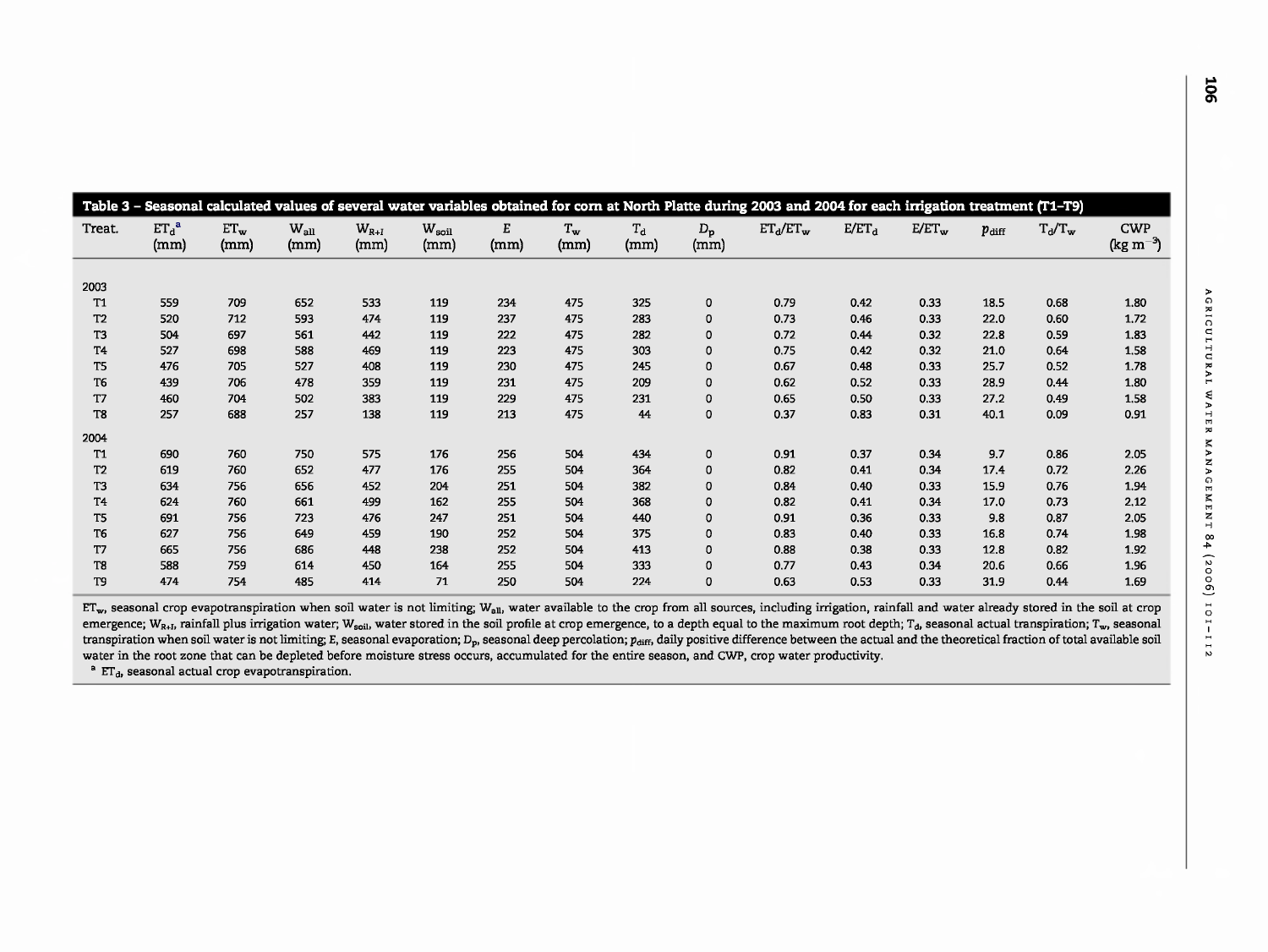equivalent to water use efficiency (WUE) as defined by Howell (2000), although sometimes researchers define WUE in terms of seasonal irrigation applied instead of seasonal  $ET_d$ . This study also evaluated the relationships between several other water variables and corn grain yield. These variables included seasonal  $ET_d$ ,  $T_d$ , E, irrigation applied (I), rain + irrigation ( $W_{R+I}$ ), and total water available to crop during the growing season (W<sub>all</sub>). Grain yields were also normalized by calculating the % yield potential  $(\%Y_p)$  and the % maximum yield (% $Y_{\text{max}}$ ). The maximum yield obtained within each season was taken as a reference to calculate  $\gamma_{\text{max}}$ . The potential yield for each season was estimated using the Hybrid-Maize simulation model developed by Yang et al. (2004).

### **3. Results and discussion**

#### 3.1. Yield **response** to water deficit

Irrigation treatments resulted in differences in daily soil water depletions in the crop root zone as shown in Fig. 2. To avoid water stress, best management practices commonly recommend maintaining root zone depletion below the readily available water (RAW) line (Fig. 2). Fig. 2, however, shows that in 2003, delaying irrigation until early July resulted in water stress for all treatments occurring after mid June. Limited water inputs after that time also resulted in water stress levels for the different treatments that ranged from mild to severe. In 2004, except for the dryland treatment, stress to most treatments only occurred after mid July. Limited water inputs in 2004 also resulted in some level of stress for all treatments, especially late in the growing season. In 2004, similarly to 2003, the dryland treatment suffered from water stress during most of the growing season, although the level of stress at the end of the growing season for this treatment was more severe in 2003 than 2004.

Irrigation treatments also resulted in differences in seasonal values of several water variables as shown in Table 3. Although the 2004 growing season was cooler and wetter than 2003, the seasonal values of  $ET_w$  were higher in 2004 due to the longer growing season, resulting from delayed crop maturity, and to increased soil evaporation due to more frequent wetting of the soil surface by rainfall. Values of seasonal  $ET_d$  for the different treatments were also higher in 2004 since there was more water available to the crop compared with 2003. The seasonal values of  $ET_d/ET_w$  per treatment ranged from 0.37 to 0.79 in 2003 and from 0.63 to 0.91 in 2004. The values of the  $ET_d/ET_w$  ratio indicate that all treatments experienced some water stress during the growing season. No deep percolation  $(D_p)$  occurred during the study for any of the irrigation treatments.

In 2004, there was slightly more seasonal evaporation (E) for all treatments compared with 2003. The values for  $E/ET_w$  in Table 3 show that the seasonal evaporation represented about  $1/3$  of  $ET_w$  during both seasons for all treatments. This is a significant amount of water that does not directly contribute to crop yield. In this study, however, most of the evaporation resulted from rainfall instead of irrigation. Most of the E also occurred early in the growing season when there was a partial canopy cover and the soil surface was exposed to direct solar energy. To achieve the objective of producing more crop yield per unit of water there is still potential for reducing the evaporation component of  $ET_w$  in addition to the application of other water-saving techniques (Kijne et al., 2003).

Irrigation treatments also resulted in differences in grain yields as shown in Table 4. Higher yields were obtained in 2004 since there was more water available to the crop in all treatments compared with 2003. The analysis of variance resulted in significant yield differences during both growing seasons. However, during the 2003 season the separation of means analysis resulted in five different groups of treatments, while in 2004 only the dryland treatment (T9) had significantly lower grain yield than the other treatments. Running the Hybrid-maize simulation model of Yang et al. (2004) assuming adequate irrigation, potential yields for corn at North Platte were estimated at 13.3 Mg ha<sup>-1</sup> for 2003 and 16.9 Mg ha<sup>-1</sup> for 2004. These potential yields were used to calculate the % potential yield (%Yp) shown in Table 4. The maximum yield was 10.1 Mg ha<sup>-1</sup> in 2003 and 14.2 Mg ha<sup>-1</sup> in 2004. Based on

| obtained at North Platte during 2003 and 2004 |                                     |                  |                    |                       |            |                    |  |  |  |  |
|-----------------------------------------------|-------------------------------------|------------------|--------------------|-----------------------|------------|--------------------|--|--|--|--|
| Irrigation treatment                          | 2003                                |                  |                    | 2004                  |            |                    |  |  |  |  |
|                                               | Yield (Mg ha $^{-1}$ ) <sup>a</sup> | $\gamma_{\rm y}$ | $\%Y_{\text{max}}$ | Yield (Mg $ha^{-1}$ ) | $\gamma_0$ | $\%Y_{\text{max}}$ |  |  |  |  |
| <b>T1</b>                                     | 10.1a                               | 75.9             | 100.0              | 14.2a                 | 83.8       | 100.0              |  |  |  |  |
| T <sub>2</sub>                                | 8.9ab                               | 67.5             | 88.9               | 14.0a                 | 82,7       | 98.7               |  |  |  |  |
| T3                                            | 9.2ab                               | 69.6             | 91.7               | 12.3a                 | 72.6       | 86,7               |  |  |  |  |
| T <sub>4</sub>                                | 8.3 <sub>bc</sub>                   | 62.7             | 82.6               | 13.2a                 | 78.2       | 93.4               |  |  |  |  |
| T5                                            | 8.5bc                               | 63.8             | 84,1               | 14.2a                 | 83.8       | 100,0              |  |  |  |  |
| T6                                            | 7.9 <sub>bc</sub>                   | 59.7             | 78.7               | 12.4a                 | 73.4       | 87.6               |  |  |  |  |
| T7                                            | 7.3c                                | 55.0             | 72.4               | 12.8a                 | 75.6       | 90.3               |  |  |  |  |
| T8                                            | 2.4d                                | 17.7             | 23.4               | 11.5a                 | 68.2       | 81.4               |  |  |  |  |
| T <sub>9</sub>                                | $\overline{\phantom{0}}$            | $\qquad \qquad$  |                    | 8.0 <sub>b</sub>      | 47.4       | 56.6               |  |  |  |  |

# Table 4 - Corn grain yields, % potential yield (%Y<sub>p</sub>), and % maximum yield (%Y<sub>max</sub>) for each irrigation treatment (T1-T9)

The  $\frac{W}{Y}$  values are based on estimated yield potential values of 13.3 Mg ha<sup>-1</sup> for 2003 and 16.9 Mg ha<sup>-1</sup> for 2004 using the Hybrid-Maize simulation model (Yang et al., 2004).

<sup>a</sup> ANOVA was used to determine significance of treatment main effect for yield for each year. The Duncan New Multiple Range test was used to separate means when the treatment main effect was significant. For a given year, yields with the same letter are not significantly different.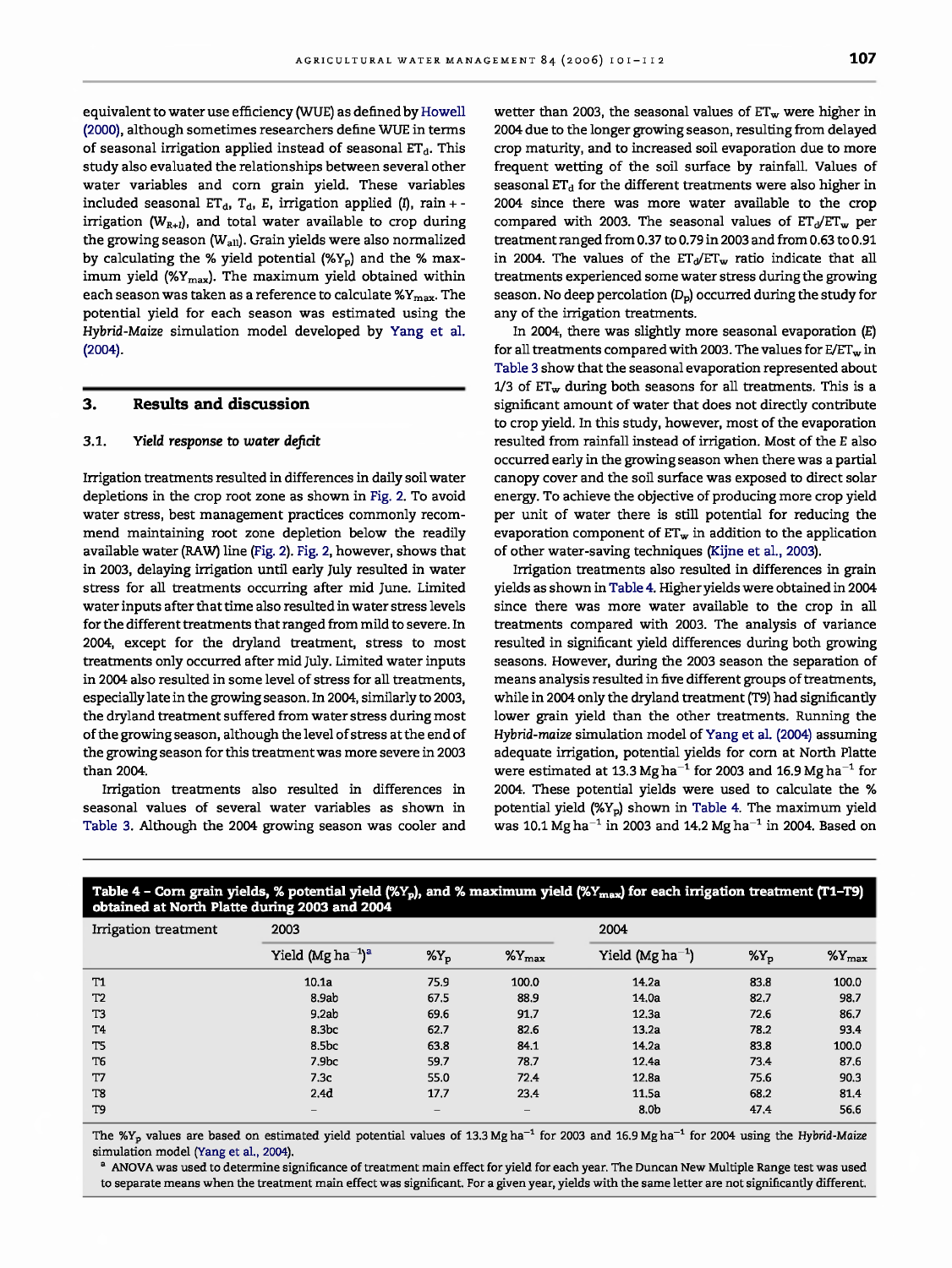

**Fig. 3 - Relationships among different variables for corn obtained at North Platte during 2003 (solid circles) and 2004 (open** circles). ET<sub>d</sub> and T<sub>d</sub> are actual crop evapotranspiration and transpiration, ET<sub>w</sub> and T<sub>w</sub> are crop evapotranspiration and transpiration when soil water is not limiting,  $p_{\text{diff}}$  is daily positive difference between the actual and the theoretical fraction **of total available soil water in the root zone that can be depleted before moisture stress occurs, accumulated for the entire season, and CWP is crop water productivity. The solid and dashed lines are linear regression lines.**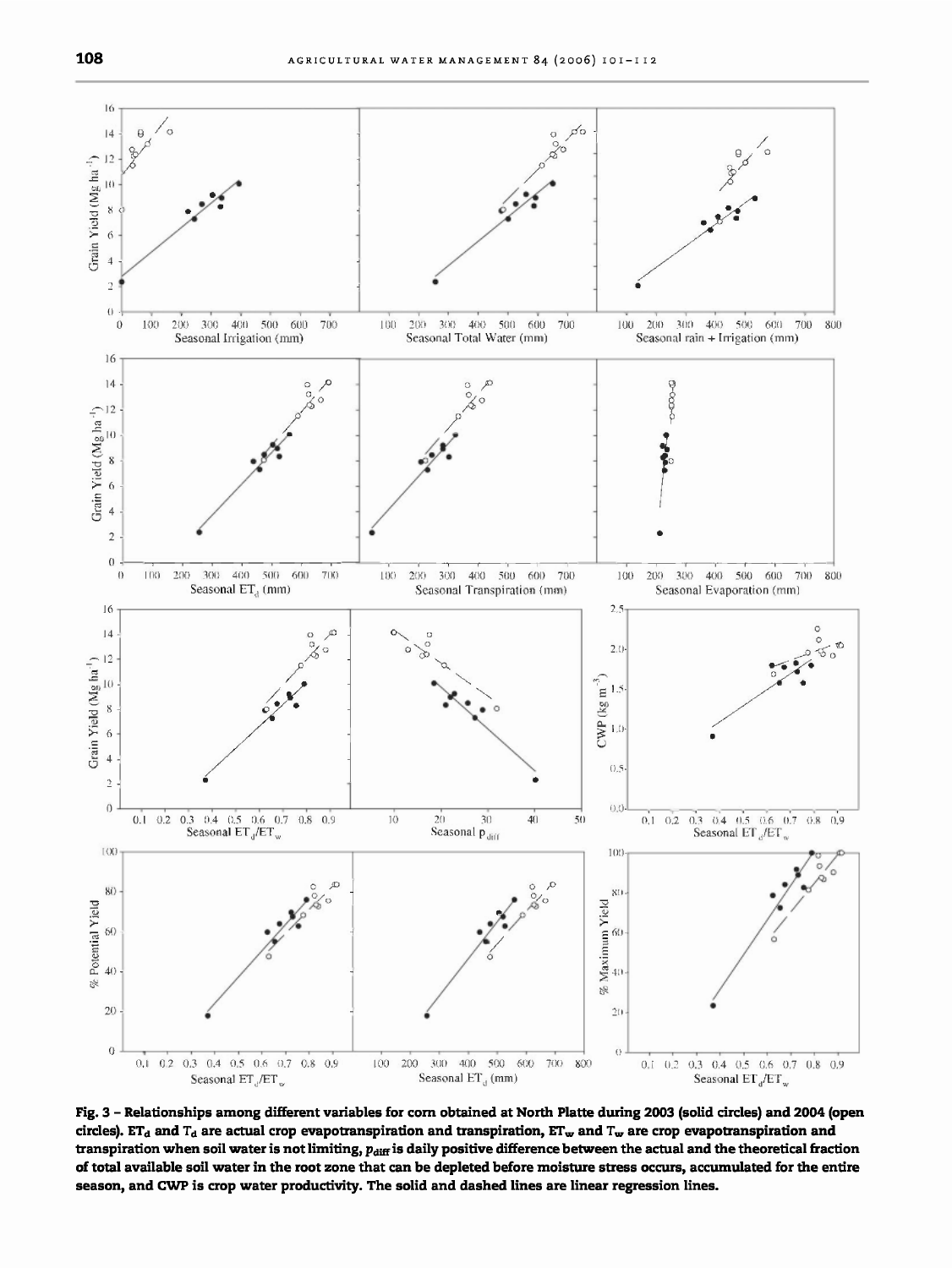|                        | Table 5 - Results of linear regression analysis for corn at North Platte for 2003, 2004, and combining data from both years |          |           |                |             |
|------------------------|-----------------------------------------------------------------------------------------------------------------------------|----------|-----------|----------------|-------------|
| Independent variable   | Dependent variable                                                                                                          | Slope    | Intercept | $\mathbb{R}^2$ | <b>RMSE</b> |
| 2003 <sup>a</sup>      |                                                                                                                             |          |           |                |             |
| Irrigation             | Grain yield                                                                                                                 | 0.019    | 2.80      | 0.94           | 0.64        |
| $W_{all}$              | Grain yield                                                                                                                 | 0.019    | $-2.11$   | 0.94           | 0.64        |
| $W_{R+I}$              | Grain yield                                                                                                                 | 0.019    | 0.16      | 0.94           | 0.64        |
| $\Gamma_{\rm d}$       | Grain yield                                                                                                                 | 0.024    | $-3.66$   | 0.94           | 0.61        |
| $T_{\rm d}$            | Grain yield                                                                                                                 | 0.026    | 1.60      | 0.93           | 0.67        |
| Evaporation            | Grain yield                                                                                                                 | 0.234    | $-45.48$  | 0.58           | 1.65        |
| $ET_d/ET_w$            | Grain yield                                                                                                                 | 17.49    | $-3.81$   | 0.94           | 0.63        |
| Pdiff                  | Grain yield                                                                                                                 | $-0.334$ | 16.43     | 0.91           | 0.77        |
| $T_d/T_w$              | Grain yield                                                                                                                 | 12.29    | 1.60      | 0.93           | 0.67        |
| $ET_d/ET_w$            | <b>CWP</b>                                                                                                                  | 2.00     | 0.30      | 0.74           | 0.17        |
| $ET_d/ET_w$            | $X_{p}$                                                                                                                     | 131.99   | $-28.73$  | 0.94           | 4.79        |
| ET <sub>d</sub>        | $X_{p}$                                                                                                                     | 0.185    | $-27.63$  | 0.94           | 4.59        |
| $ET_d/TT_w$            | $\gamma_{\text{max}}$                                                                                                       | 173.91   | $-37.85$  | 0.94           | 6.31        |
| 2004                   |                                                                                                                             |          |           |                |             |
| Irrigation             | Grain vield                                                                                                                 | 0.030    | 10.78     | 0.49           | 1.46        |
| $W_{all}$              | Grain yield                                                                                                                 | 0.024    | $-3.08$   | 0.88           | 0.71        |
| $W_{R+I}$              | Grain yield                                                                                                                 | 0.030    | $-1.50$   | 0.49           | 1,46        |
| ET <sub>d</sub>        | Grain yield                                                                                                                 | 0.027    | $-4.34$   | 0.86           | 0.78        |
| $T_{\rm d}$            | Grain yield                                                                                                                 | 0.027    | 2,48      | 0.84           | 0.82        |
| Evaporation            | Grain yield                                                                                                                 | 0.473    | $-107.30$ | 0.33           | 1.68        |
| $ET_d/T_{\rm w}$       | Grain yield                                                                                                                 | 20.46    | $-4.33$   | 0.84           | 0.81        |
| Pdiff                  | Grain yield                                                                                                                 | $-0.264$ | 16.97     | 0.85           | 0.79        |
| $T_d/T_w$              | Grain yield                                                                                                                 | 13.66    | 2.48      | 0.84           | 0.82        |
| $ET_d/ET_w$            | <b>CWP</b>                                                                                                                  | 1.07     | 1.12      | 0.35           | 0.13        |
| $ET_d/ET_w$            | $\gamma_0$                                                                                                                  | 120.94   | $-25.58$  | 0.84           | 4.81        |
| ET <sub>d</sub>        | %Y <sub>p</sub>                                                                                                             | 0.160    | $-25,66$  | 0.86           | 4,60        |
| $ET_d/ET_w$            | $\gamma_{\text{M}_{\text{max}}}$                                                                                            | 144.38   | $-30.54$  | 0.84           | 5.74        |
| 2003 and 2004 combined |                                                                                                                             |          |           |                |             |
| Irrigation             | Grain yield                                                                                                                 | $-0.006$ | 11.18     | 0.06           | 3.19        |
| $W_{all}$              | Grain yield                                                                                                                 | 0.256    | $-4.80$   | 0.89           | 1.07        |
| $W_{R+I}$              | Grain yield                                                                                                                 | 0.028    | $-1.82$   | 0.65           | 1.94        |
| $\Gamma_{\rm d}$       | Grain yield                                                                                                                 | 0.028    | $-5.04$   | 0.95           | 0.72        |
| $T_{\rm d}$            | Grain yield                                                                                                                 | 0.031    | 0.80      | 0.93           | 0.87        |
| Evaporation            | Grain yield                                                                                                                 | 0.193    | $-36.30$  | 0.75           | 1.64        |
| $ET_d/ET_w$            | Grain yield                                                                                                                 | 22.63    | $-6.64$   | 0.90           | 1.02        |
| Pdiff                  | Grain yield                                                                                                                 | $-0.374$ | 18.18     | 0.87           | 1.18        |
| $T_d/T_w$              | Grain yield                                                                                                                 | 15.67    | 0.48      | 0.90           | 1.02        |
| $ET_d/ET_w$            | <b>CWP</b>                                                                                                                  | 1.94     | 0.37      | 0.75           | 0.15        |
| $ET_d/ET_w$            | $X_Y$                                                                                                                       | 115.67   | $-19.68$  | 0.91           | 5.04        |
| $\Gamma_{\rm d}$       | %Y <sub>p</sub>                                                                                                             | 0.135    | $-7.17$   | 0.86           | 6.35        |
| $ET_d/ET_w$            | $\gamma_{\rm Ymax}$                                                                                                         | 127.80   | $-12.34$  | 0.80           | 8.71        |

 $ET_{w}$ , seasonal crop evapotranspiration when soil water is not limiting;  $W_{all}$ , water available to the crop from all sources, including irrigation, rainfall and water already stored in the soil at crop emergence;  $W_{R+I}$ , rain + irrigation, T<sub>d</sub>, seasonal actual transpiration; T<sub>w</sub>, seasonal transpiration when soil water is not limiting,  $p_{\text{diff}}$ , daily positive difference between the actual and the theoretical fraction of total available soil water in the root zone that can be depleted before moisture stress occurs, accumulated for the entire season; CWP, crop water productivity (kg m<sup>-3</sup>); %Y<sub>p</sub>, % yield potential; %Y<sub>max</sub>, % maximum yield for each season, grain yield is in Mg ha<sup>-1</sup>, and all water variables are in units of mm. RMSE is the root mean squared error.

 $^a$  ET<sub>d</sub>, seasonal actual crop evapotranspiration.

these maximum yields, the % maximum yield  $(\frac{V}{W_{\text{max}}})$  per treatment was also calculated (Table 4). The  $\mathscr{C}Y_p$  for the different irrigation treatments ranged between 17.7 and 75.9% in 2003 and from 47.4 to 83.8% in 2004. During both years, soil water deficit was the main yield-limiting factor.

#### **3.2.** Effect of seasonal water variables **on grain yield**

The relationships between yield and several seasonal water variables obtained during 2003 and 2004 are shown in Fig. 3. Results of regression analyses for the different water variables are shown in Table 5, which include the results of the regression analyses for each year and also combining data for both years. Fig. 3 and Table 5 indicate that in 2003 there were very good linear relationships among all the yield and water variables. The poorest relationships were between evaporation and grain yield, which resulted in  $R^2 = 0.58$ , and between  $ET_d/ET_w$  and CWP, which resulted in  $R^2 = 0.74$ . All other relationships resulted in  $R^2 > 0.90$ . Among all variables, the ones relating best to grain yield in 2003 were irrigation, Wall, and rain + irrigation, and  $ET_d$ , which all resulted in a high  $R^2$ value of 0.94.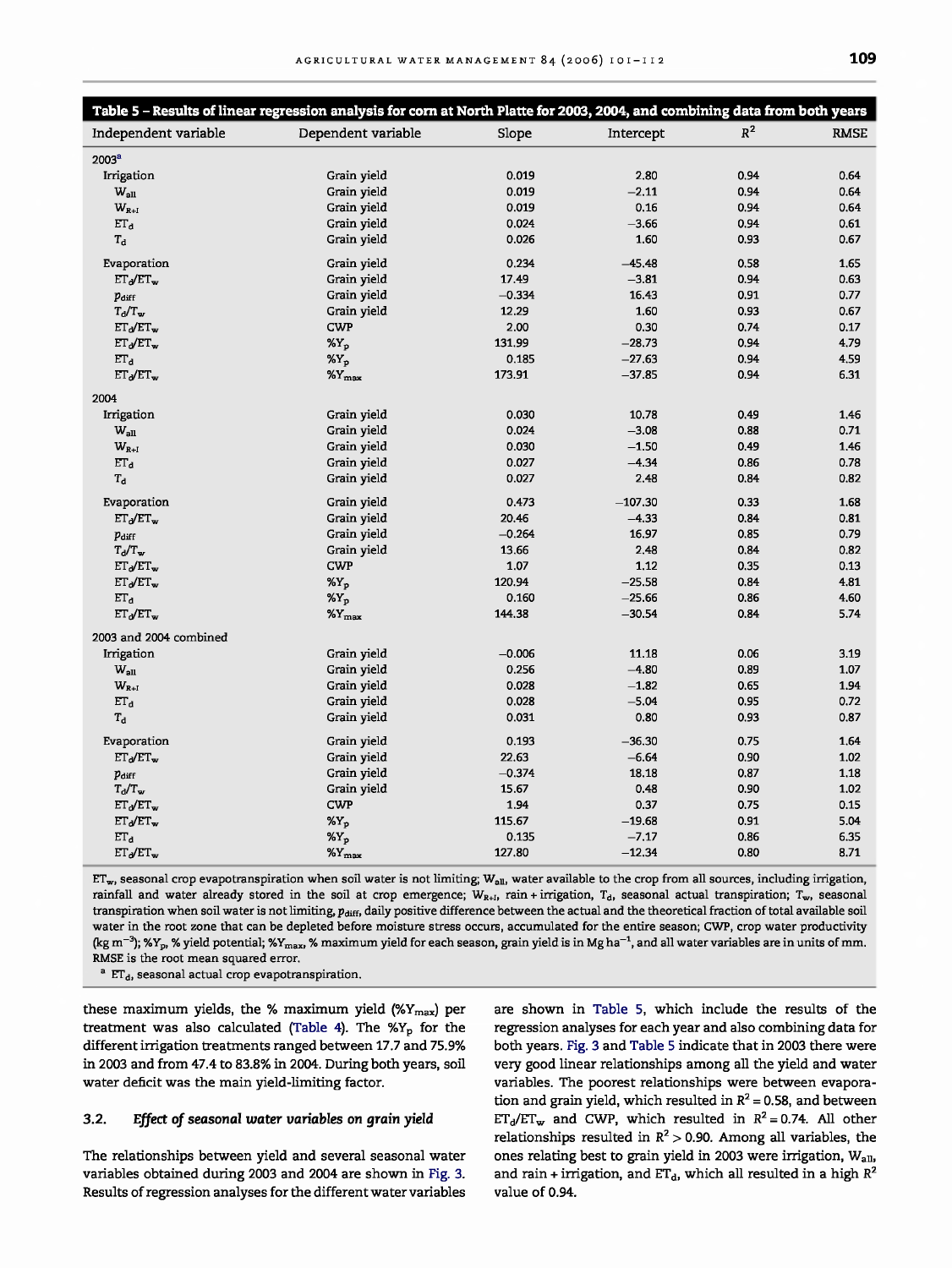For 2004, however, irrigation, rain + irrigation, and evaporation were all poorly related to grain yield. Also,  $ET_d/ET_w$  was poorly related to CWP in 2004, which could be due to the small range of CWP values obtained that year. All other variables were well-correlated to grain yield during 2004, resulting in  $R^2 \geq 0.84$ . The poor relationship between irrigation and grain yield during 2004 could be due to several factors. First, the small seasonal irrigation amounts applied during 2004 did not provide a large enough range of irrigation among treatments to be able to observe significant yield differences, with the only exception of the dryland treatment. Second, some of the irrigation water may have been applied too late in the season to some of the treatments to be able to make an impact on crop yield. For instance, no grain yield increase resulted from applying an additional 48 mm of irrigation to treatment T1 late in the growing season (on September 8, 2004) compared to treatment T5, which received the last irrigation on August 25, 2004 (Table 2). Both of these treatments produced the same yield, although T1 received 161 mm of irrigation, while T5 only received approximately 62 mm. The difference was that there was a higher amount of soil water left in the T1 treatment at the end of the season compared to T5 (Fig. 2). Fig. 2 shows that at the end of the growing season, there was still some water available in the soil profile that the crop did not have time to use because it resulted from rainfall or rain that occurred too late in the growing season to have an impact on crop yield. Norwood (2000) in a 4-year study with corn in Kansas found that considerable water remained in the soil profile after harvest. These results point out the importance of applying all irrigations early enough in the growing season so that the crop has time to use the water and convert it into grain.

Fig. 3 reflects the considerable variations in the relationship between grain yield and irrigation that can occur from one season to the next, as previously reported by Norwood (2000). These variations depend on how much water is stored in the soil profile at crop emergence, and the amount and distribution of in-season rainfall. These results also point out the importance of calculating variables that relate crop yield to available soil water (i.e., CWP or water use efficiency) in terms of water variables that are more stable than seasonal irrigation. Some of these more stable water variables include seasonal ET<sub>d</sub>, T<sub>d</sub>, ET<sub>d</sub>/ET<sub>w</sub>, W<sub>all</sub>, T<sub>d</sub>/T<sub>w</sub>, or p<sub>diff</sub>.

When data for 2003 and 2004 were combined, irrigation had the poorest relationship to grain yield ( $R^2$  = 0.06) among all variables, followed by rain + irrigation  $(R^2 = 0.65)$ (Table 5). Even evaporation was better related to grain yield than the two previous variables  $(R^2 = 0.75)$ . Although evaporation itself might not contribute to crop yield directly, it is well-correlated to  $ET_d$  ( $R^2 = 0.69$ ), which does contribute to yield. All the remaining variables were highly correlated to grain yield. Combining both years,  $ET_d$  had the best correlation to grain yield, and the water variables could be ranked from higher to lower resulting  $R^2$  when related to grain yield as:  $ET_{d(R^2=0.95)} > T_{d(R^2=0.93)} > ET_d/ET_{w(R^2=0.90)} =$  $T_d/T_{w(R^2=0.90)} > W_{all(R^2=0.89)} > P_{diff(R^2=0.87)} >$  evapora- $\text{tion}_{(R^2=0.75)} > \text{rain}+ \text{irrigation}_{(R^2=0.65)} > \text{irrigation}_{(R^2=0.06)}$ . The ranking of these variables, however, could change for other locations, when combining data for more than one location, or when considering an individual year or season. For instance, it was previously shown that during the dry 2003



**Fig. 4 - Linear relationships between corn grain yield and** actual seasonal evapotranspiration (ETd) reported in the **literature and that obtained in this study.**

season, irrigation,  $W_{all}$ , and rain + irrigation had the highest correlation to crop yield of all the variables, while irrigation and rain + irrigation had a poor correlation to yield when data for the two seasons were combined. Normalizing grain yield as  $\frac{W_{\text{max}}}{V_{\text{max}}}$  or  $\frac{W_{\text{max}}}{V_{\text{max}}}$  did not produce a significant improvement in the relationships between yield and the seasonal water variables compared in this study.

Fig. 3 shows that in this study, it took approximately 180 mm of seasonal  $ET_d$  for the crop to start producing grain yield. This number can be derived from the equation of the line obtained using the 2003 and 2004 data combined in Table 5 (yield =  $0.028ET_d - 5.04$ ), assuming a grain yield =  $0 \text{ Mg ha}^{-1}$ (seasonal  $ET_d = 5.04/0.028 = 180$  mm). The slope of the line indicates that grain yield increased with seasonal  $ET_d$  at a rate of 0.028 Mg ha<sup>-1</sup> mm<sup>-1</sup>.

Fig. 4 shows a comparison of the yield- $ET_d$  linear relationship obtained in this study and those functions reported by other researchers. This plot seems to suggest that corn response to water could change with environment and time as new crop hybrids are developed and management practices improve. The slope of the line obtained in this study, however, is very similar to those reported by Schneekloth et al. (1991) and Klocke et al. (2004) for the same location. Schneekloth et al. (1991) reported an average yield- $ET_d$  slope for two corn crop rotations (continuous corn and wheat-corn-soybean) during a three-year study of  $0.030$  Mg ha<sup>-1</sup> mm<sup>-1</sup>. Klocke et al. (2004) also reported yield- $ET_d$  slope for corn at North Platte of 0.030  $\texttt{Mg} \, \texttt{ha}^{-1} \, \texttt{mm}^{-1}$  , although the intercept of the line  $(-8.5 \text{ Mg ha}^{-1})$  was smaller than the one obtained in this study ( $-5.04$  Mg ha<sup>-1</sup>). For the same location, Hergert et al. (1993) also reported an average marginal return for corn from the application of a deficit irrigation treatment of 150 mm of water of 0.027 Mg ha<sup>-1</sup> mm<sup>-1</sup>, which was very similar to the slope of the yield- $ET_d$  line obtained in this study. Stone (2003), however, reported a long-term yield-ET $_d$  slope for corn in Kansas of 0.033 Mg ha<sup>-1</sup> mm<sup>-1</sup>, which is slightly higher than the slope found in this study. This difference could be due to differences in techniques used to quantify seasonal  $ET_d$  and yield, differences in climate between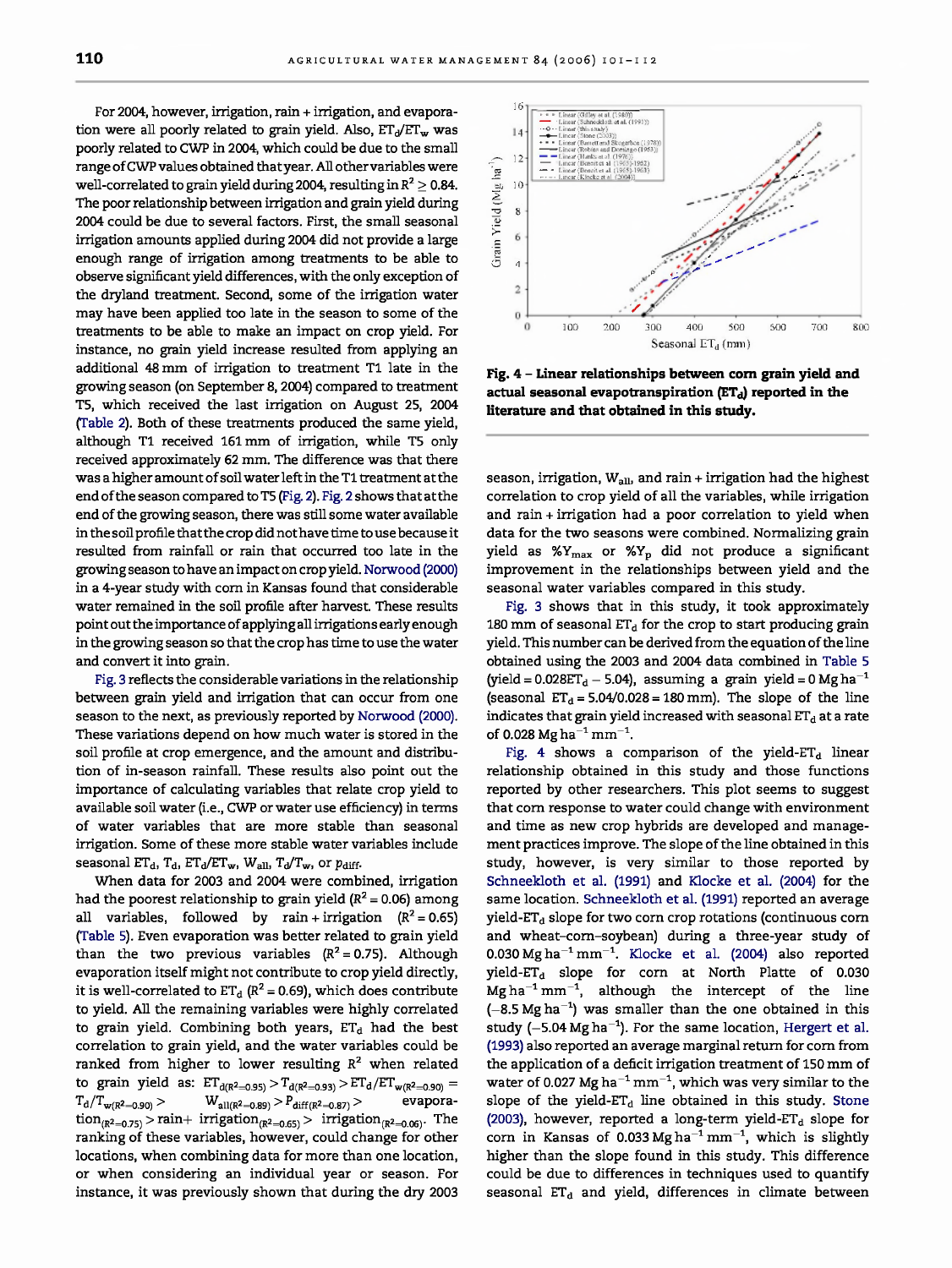locations (especially the amount and distribution of inseason rainfall), differences in crop varieties and cultural practices, irrigation method, differences in irrigation scheduling practices, etc.

The CWP increased with  $ET_d/ET_w$ , resulting in a  $R^2 = 0.75$ when data for both years were combined (Table 5). These results suggest that trying to increase CWP by using deficit irrigation might not be a beneficial strategy under the conditions of this study as suggested by other researchers. For instance, Zwart and Bastiaanssen (2004) reviewed measured CWP for several crops around the world, including corn, and concluded that the CWP could be significantly increased if irrigation was reduced and crop water deficit was intentionally induced. Deficit irrigation would probably increase CWP only in situations where crops are being over-irrigated. The results of this study suggest that if the crop is already deficit-irrigated, lowering irrigation inputs would only contribute to further reduce yields, lowering CWP. Howell (2000) showed that WUE (calculated the same as CWP in this study) for corn increased as yield increased. It is important, however, to point out that the objective of most farmers is not to maximize CWP, but to maximize profits. Therefore, there could be very good reasons for applying deficit irrigation other than trying to maximize CWP. For example, Norwood (2000) concluded that for corn, deficitirrigation combined with proper fertility and plant population was a viable alternative to dryland in Kansas where groundwater resources are declining. Some economic justifications for deficit irrigation strategies for corn in Nebraska have been reported by Klocke et al. (2004) and Schneekloth et al. (1995).

#### **4. Conclusions**

Quantitative relationships between grain yield and several seasonal water variables were developed. Seasonal water variables included, irrigation (I), total water ( $W_{all}$ ), rain + irrigation ( $W_{R+1}$ ), evaporation (E), actual crop evapotranspiration (ET<sub>d</sub>), actual crop transpiration (T<sub>d</sub>),  $ET_d/ET_w$ , T<sub>d</sub>/T<sub>w</sub>, and  $p_{\text{diff}}$ . Several of the water variables were also related to grain yield normalized as % maximum yield and % potential yield. A relationship between crop water productivity (CWP) and  $ET_d/$  $ET_w$  was developed. Results indicated that E accounted for about 1/3 of seasonal  $ET_w$ , which indicates that technologies to minimize E should be developed and implemented. The linear relationship between grain yield and some of the water variables changed significantly from year to year, while others were very consistent. Combining data from both years,  $ET<sub>d</sub>$  had the best correlation to corn grain yield (yield =  $0.028ET_d - 5.04$ ,  $R^2 = 0.95$ ). The water variables could be ranked from higher to lower  $R^2$  when related to grain yield as:  $ET_{d(R^2=0.95)} > T_{d(R2=0.93)} > ET_d/ET_{w(R^2=0.90)} = T_d/T_{w(R^2=0.90)} >$ <br> $W_{all(R^2=0.89)} > P_{diff(R^2=0.87)} > E_{(R^2=0.75)} > W_{R+1(R^2=0.65)} > I_{(R^2=0.06)}$ 

The CWP linearly increased with  $ET_d/ET_w$  ( $R^2 = 0.75$ ). These results indicate that trying to increase CWP by imposing deficit irrigation for corn might not be a beneficial strategy under the conditions of this study. However, it is recognized that there could be other good justifications for deficit irrigating corn in this environment, other than increasing CWP.

#### **REFERENCES**

- Allen, R.G., Pereira, L.S., Raes, D., Smith, M., 1998. Crop Evapotranspiration-Guidelines for Computing Crop Water Requirements. Irrigation and Drainage Paper No. 56. Food and Agriculture Organization of the United Nations (FAO), Rome, Italy.
- Barnes, D.L., Woolley, D.G., 1969. Effect of moisture stress at different stages of growth. I. Comparison of single-eared and two-eared corn hybrids. Agron. J. 61, 788-790.
- Barrett, J.W.H., Skogerboe, G.V., 1978. Effect of irrigation regime on maize yields. J. Irrig. Drain. Div. 104,179-194.
- Benoit, G.R., Hatfield, A.L., Ragland, J.L., 1965. The growth and yield of corn. III. Soil moisture and temperature effects. Agron. J. 57,223-226.
- Bryant, K.J., Benson, V.W., Kiniry, J.R., Williams, J.R., Lacewell, R.D., 1992. Simulating corn yield response to irrigation timings: validation of the Epic model. J. Prod. Agric. 5, 237-242.
- Claassen, M.M., Shaw, R.H., 1970. Water deficit effects on corn. II. Grain components. Agron. J. 62, 652-655.
- Dale, R.F., Daniels, J.A., 1995. A weather-soil variable for estimating soil moisture stress and corn yield probabilities. Agron. J. 87,1115-1121.
- Denmead, 0.T., Shaw, R.H., 1960. The effects of soil moisture stress at different stages of growth on the development and yield of corn. Agron. J. 52, 272-274.
- Downey, L.A., 1971. Effect of gypsum and drought stress on maize *(Zea mays* L.). I. Growth, light absorption and yield. Agron. J. 63, 569-572.
- Doorenbos, J., Kassam, A.H., 1979. Yield response to water. In: Johl, S.S. (Ed.), Irrigation and Agricultural Development: Based on an International Expert Consultation, Baghdad Iraq. Pergamon Press, New York, NY.
- Doorenbos, J., Kassam, A.H., Bentvelsen, C., Uittenbogaard, G., 1979. Yield response to water. FAO Irrigation and Drainage Paper No. 33, FAO, Rome, Italy. 193 pp.
- Gavloski, J.E., Whitfield, G.H., Ellis, C.R., 1992. Effect of restricted watering on sap flow and growth in corn (Zea mays L.) Can. J. Plant Sci. 72,361-368.
- Gilley, J.R., Watts, D.G., Sullivan, C.Y., 1980. Management of Irrigation Agriculture with a Limited Water and Energy Supply. Institute of Agriculture and Natural Resources, University of Nebraska-Lincoln, pp. 168.
- Hanks, R.J., 1974. Model for predicting plant yield as influenced by water use. Agron. J. 66,660-664.
- Hanks, R.J., Keller, J., Rasmussen, V.P., Wilson, G.D., 1976. Line source sprinkler for continuous variable irrigation-crop production studies. Soil Sci. Soc. Am. J. 40,426-429.
- Hergert, G.W., Klocke, N.L., Petersen, J.L., Nordquist, P.T., Clark, R.T., Wicks, G.A., 1993. Cropping systems for stretching limited irrigation supplies. J. Prod. Agric. 6, 520-528.
- Howell, T.A., 2000. Irrigation's role in enhancing water use efficiency. In: Proceedings of the Fourth Decennial Symposium, ASAE, Phoenix, Arizona, November 14-16, pp. 66-80.
- Jama, A.O., Ottman, M.J., 1993. Timing of the first irrigation in corn and water stress conditioning. Agron. J. 85, 1159-1164.
- Jensen, M.E., 1968. Water consumption by agricultural plants. In: Kozlowski, T.T. (Ed.), Water Deficits and Plant Growth. Academic Press, New York, pp. 1-22.
- Jurgens, S.K., Johnson, R.R., Boyer, J.S., 1978. Dry matter production and translocation in maize subjected to drought during grain fill. Agron. J. 70,678-682.
- Kijne, J.W., Tuong, T.P., Bennett, J., Bouman, B., Oweis, T., 2003. Ensuring food security via improvement in crop water productivity. In: Challenge Program on Water and Food: